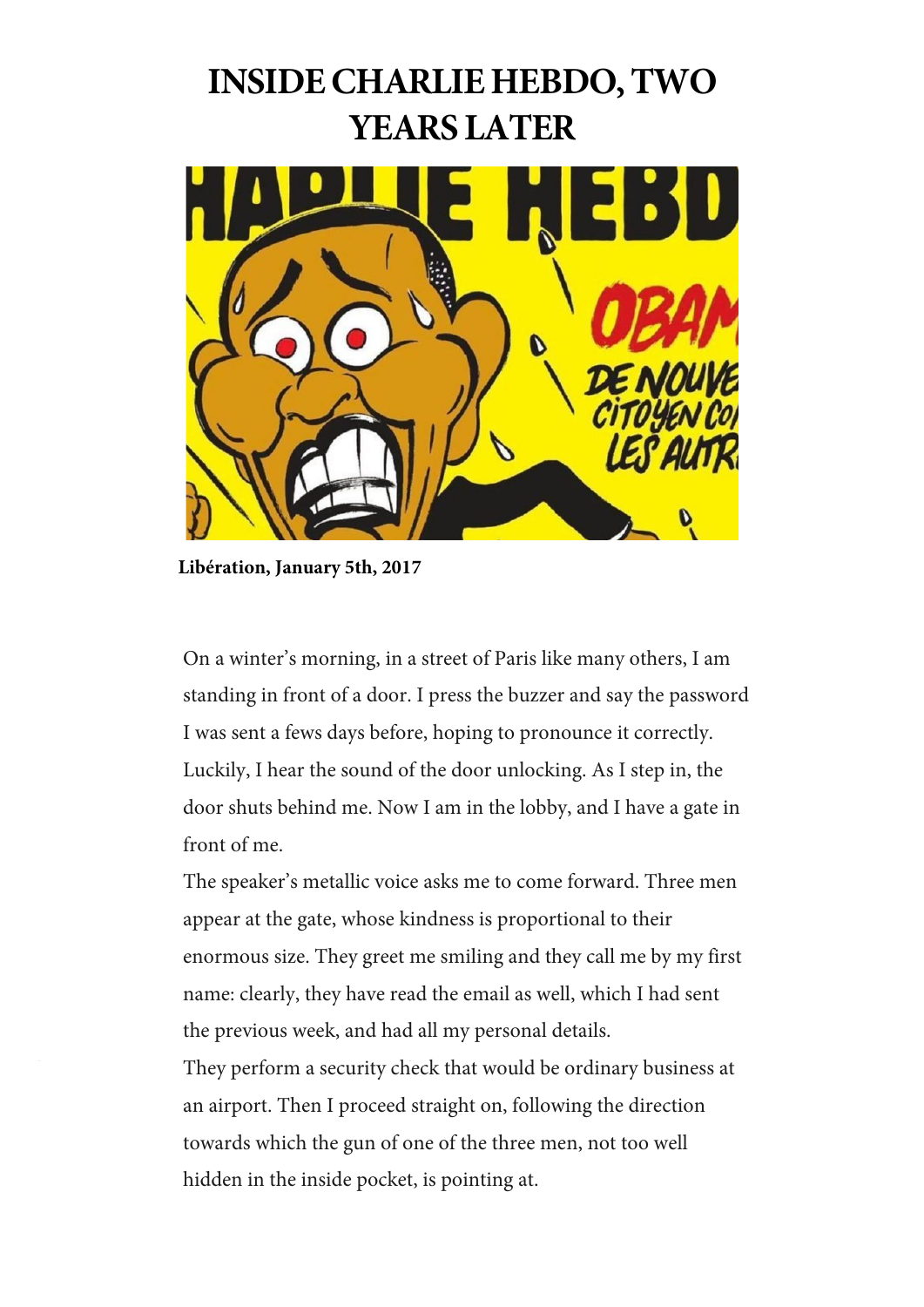It follows more security doors, some stairs, machine guns and pistols, a flood of details that I cannot reveal. In the end, I find myself in another lobby, only much more claustrophobic. Between two armored doors, in the silence, time moves slowly.

SLANG!

A woman appears in front of me, it seems that time has stopped for her, she has black hair, she is French from head to toe, and straight away I imagine her on the barricades along with Robespierre throwing stones on the Ancien Régime. <<Bienvenue à Charlie Hebdo >>

She is Marika Bret, Head of Human Resources for the newspaper that two years ago became unwillingly famous all over the world. And what I have in front of me is the newsroom, no longer that newsroom but a new one, also known as the best kept secret in Paris. If I were to reveal to someone its exact location, the publisher would immediately report me. Marika leads the way through the corridors, where on the walls the best covers in the recent history of the newspaper since the reopening after the attacks, look back at me. The other ones, the historical ones, are not there.

<< Too painful to watch >> says Marika.

We enter the largest of the rooms, that of the cartoonists, and I suddenly realized what will be the main reaction of the day: the surprise of seeing me there.

<< Ma mère>> she says. <<My mother >>. People smile at me. They understand that I am the Italian guy that wrote an article on the Internet explaining the Charlie Hebdo cartoon on the earthquake, which three months before that, in Italy, had provoked an unprecedented wave of outrage.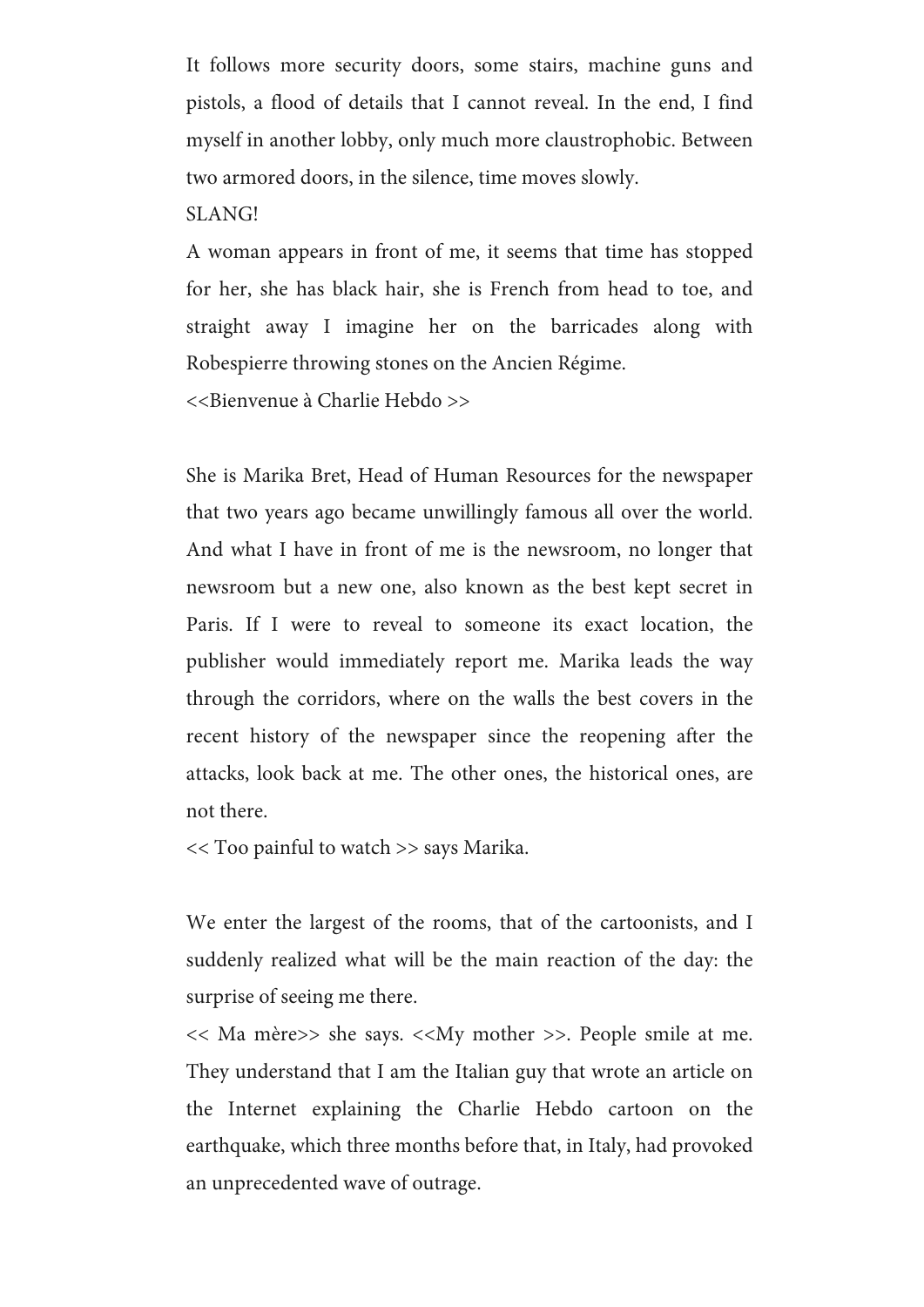It's Monday, the issue is two days away and work for the cover is ongoing. Cartoonists draw Merkel making out hard, with a Donald Trump with a vagina. It all comes down to this, then. And it's this, just this and nothing else, this gesture that in today's Western world needs an unprecedented military force deployment to be guaranteed.

I follow Marika to her office. At Charlie since 1992 - except for a brief period – she is the public face of the French satirical magazine, one of the few people allowed to speak with the press. On her desk, she keeps a photo of herself along with the former director Charb killed the day of the attack. Laughing, young, perhaps still unaware of the true extent of their work.

#### **How has your life changed after the attack?**

<< I had to get used to a completely different kind of life where nothing can happen spontaneously. Everything has to be prepared and planned in advance. If, for example, I wanted to run to buy a baguette now, I would not be able to (a significant number of Charlie's employees have bodyguards) >>

### **Houellebecq argues that the Western man doesn't know what to do with his freedom. Do you agree?**

<< It is hard to understand what freedom really is, because it is not possible to see freedom until it is lost. When Charlie was attacked, each and every one of us represented a target. Unfortunately, some people, including most of international politics, have not yet understood it, they have not really realized that one morning, in the heart of Paris, a newspaper was attacked and its journalists exterminated >>.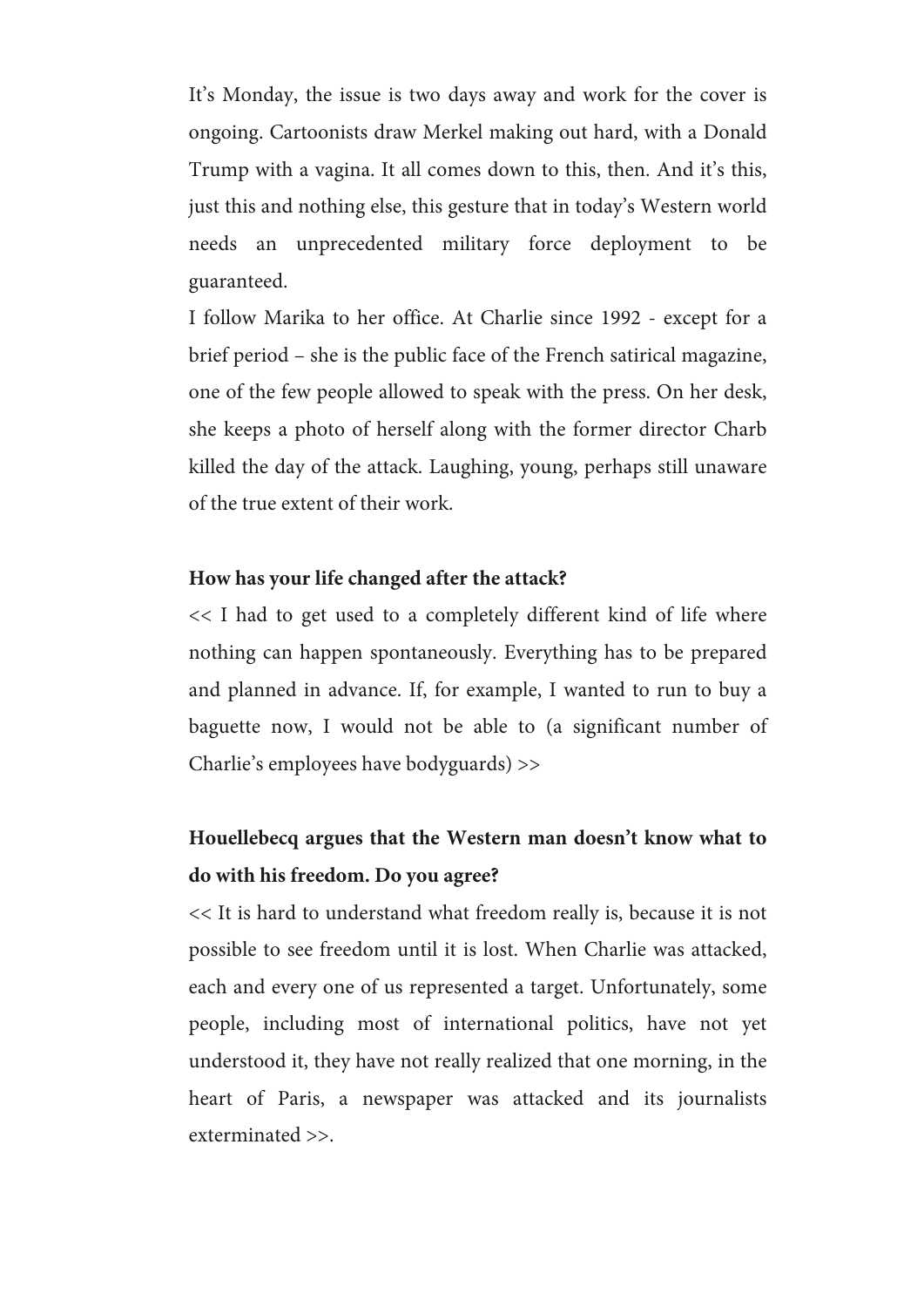#### **Who is responsible for the events of January 7th, 2015?**

<< The international press, French politicians, left wing intellectuals are the major causes of what happened on January 7th. Charlie Hebdo was left alone, despite a few years before the newsroom being put on fire. But even then politicians said that we were looking for trouble. We were trying to play victim, and we were "just" some cartoonists after all. How much can a cartoonist matter? it was said. The lack of support from institutions at that time gave the message that we really were responsible for something. January 7th was a settling of an unpaid bill that we all knew was coming >>.

#### **What are your memories of that day?**

<< By an incredible coincidence during the attack I was not in the newsroom. I was at the bank and my phone was off. When I turned it back on, it was flooded by so many messages that I understood. It was still unknown whether there had been casualties, but I I was sure there were. We had it sworn on us in those years, namely since 2007.

Everything that happened after that, now that time has passed, is still a confused memory but I know that at the police station, while one of the detectives was explaining the situation, I asked why no one had protected Charb, who had been explicitly threatened. He said he had no idea, especially since, according to information at their disposal, for months the question was not "whether" there would be an attack, but "when" >>.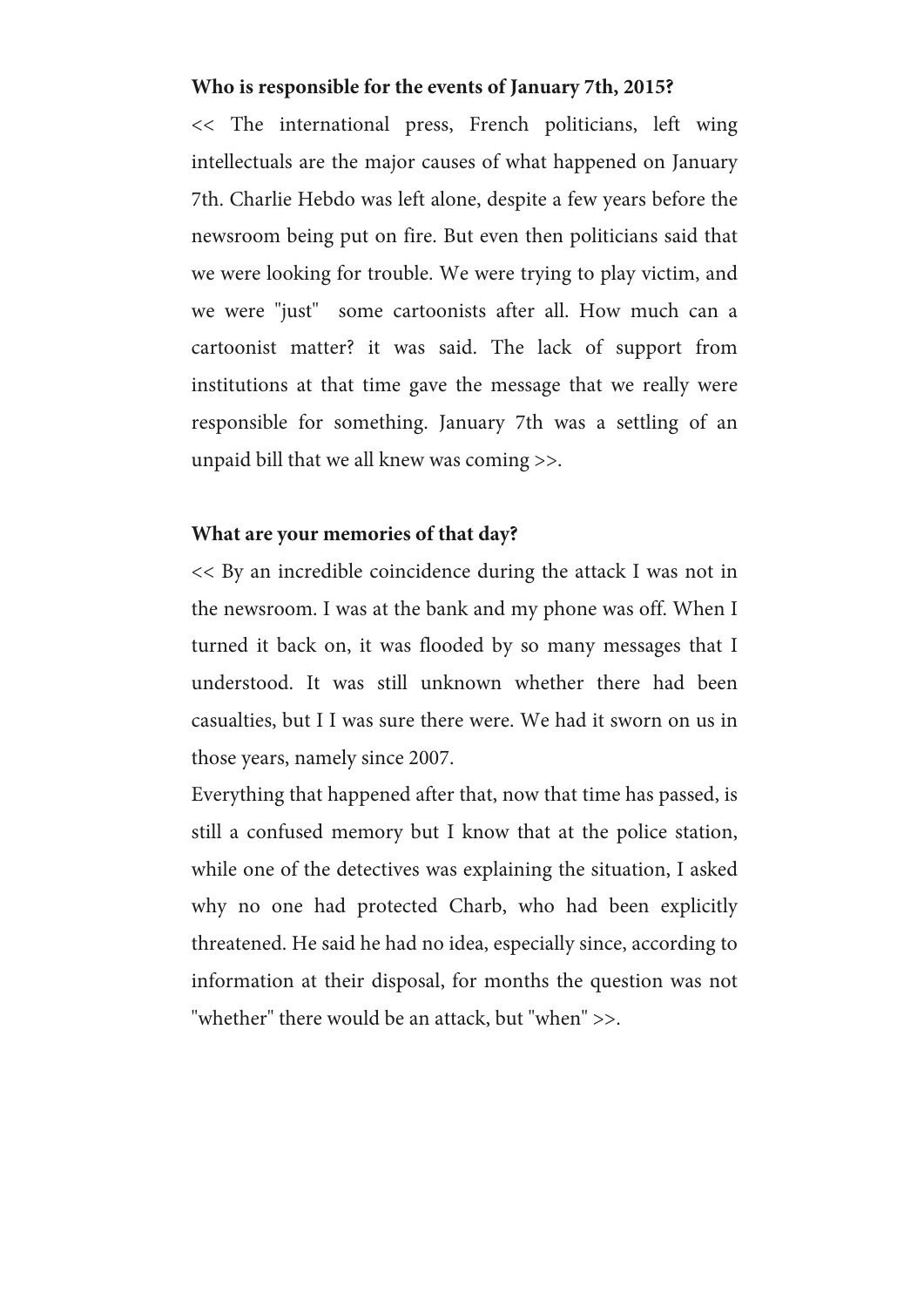**Marine Le Pen has shown on several occasions to support Charlie with no ifs and no buts, far cry from the continuous distancing of French liberal intellectuals but also European ones - I am thinking of some highly critical articles of the Guardian.**

<< Marine Le Pen exploits Charlie Hebdo to direct the hatred of the French toward specific communities. We do not promote hatred for anyone. But I have to admit that we have received much support from many journalists and intellectuals of the Left of Le Figaro . This is the indicator of a profound movement: the left, not only French, is refusing to take a clear position in defense of freedom of expression because of fear >>.

#### **Afraid of what?**

<< Of breaking the inviolable dogma of the "politically correct." And of seeing the privileges that they have won over the years questioned. Those who in the 70s challenged the bourgeoisie are now themselves the bourgeoisie. They turned their backs to the kids they were and were not replaced by anyone. Young people - struggling with a monstrous crisis - are too busy in their many individual battles to be able to form a class consciousness. This creates a new social dialectic, where this strange bourgeoisie, often liberal only in words, is not questioned by anyone >>

### **Has the support that you received after January 7 surprised you?**

<< It moved us but it also made us feel in a difficult situation, as we knew that many of those people, starting with the politicians, did not know what Charlie was and, therefore, we knew there would have been misunderstandings in the future.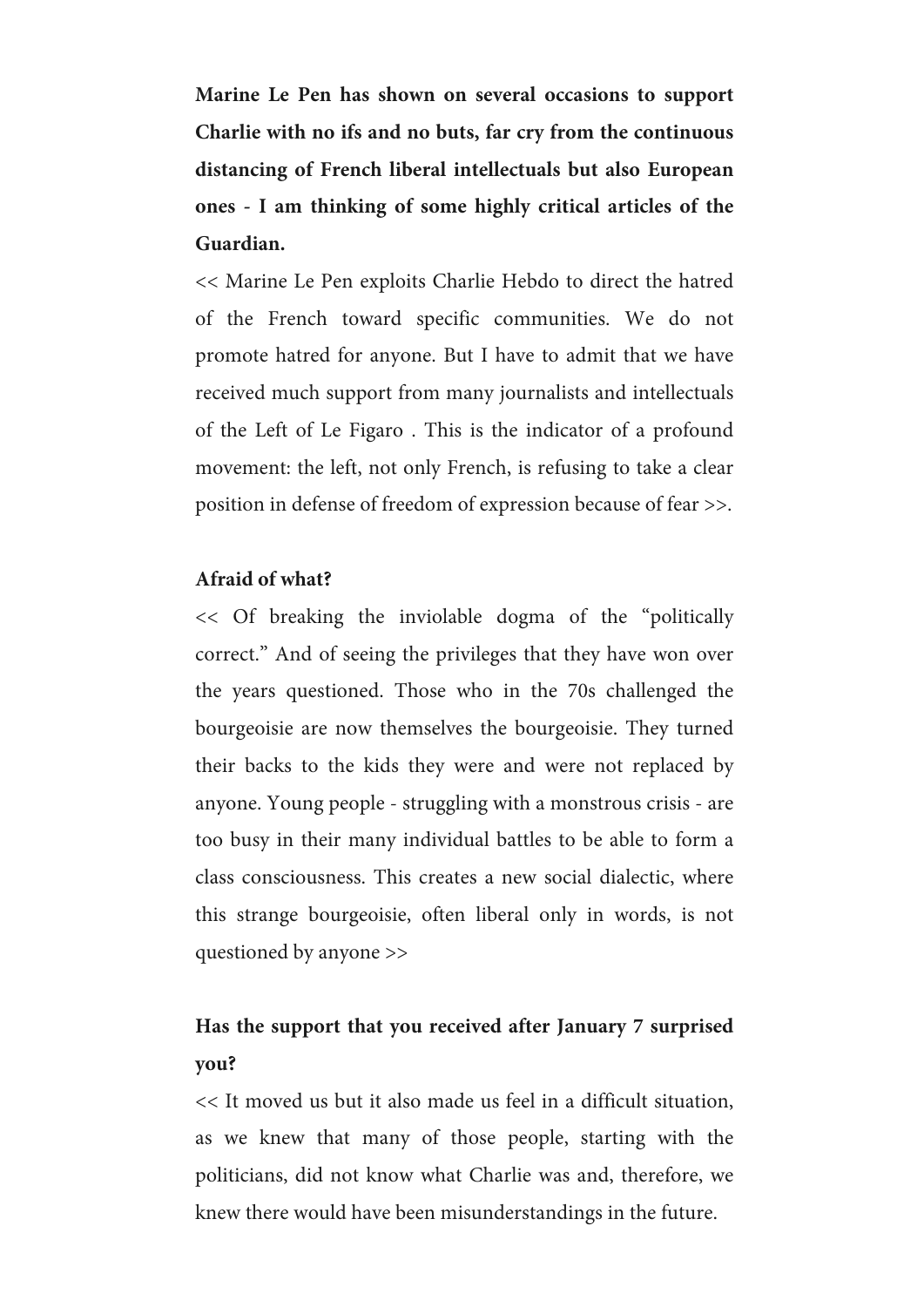The most striking example was when Obama invited us to the White House, but only on condition that none of us would ask him a question. We refused. >>

# **Isn't there, now, the risk of becoming yourself some kind of Authority for the Freedom of Expression, in the same manner as the Ayatollah?**

<< Yes, and in fact we always like to reiterate that we are just a newspaper, not the Holy Text of Freedom. We strongly reject the status of "symbols," of "monuments." We are people whose profession is to be journalists. You may not agree with what we publish, but you cannot force us to cease to exist >>.

# **Let's talk about the cartoon on the Italian earthquake. Why do you think 34,000 messages of insults and threats have crossed the Alps to fall down on Paris?**

<< As always, the issue is the representation of the bodies. As for the Syrian child cartoon, people do not forgive us for the representation of the martyred body of the victims. But what it is crucial to state and to reiterate is that the representation is just a mean, never an end. Believe me, we know exactly what the respect for the victims is>>.

#### **Did you imagine such a reaction?**

<< Since we never mean to offend jsut for the sake of it, every time it's a surprise. Having been working for Charlie since 1992, I can say that in the 90s many far more controversial cartoons did not arouse the reactions we see almost daily at present. Cartoons of that kind would not even be proposed today, as it is long since the Western world has entered an era in which censorship has turned into its most terrible form: self-censorship. >>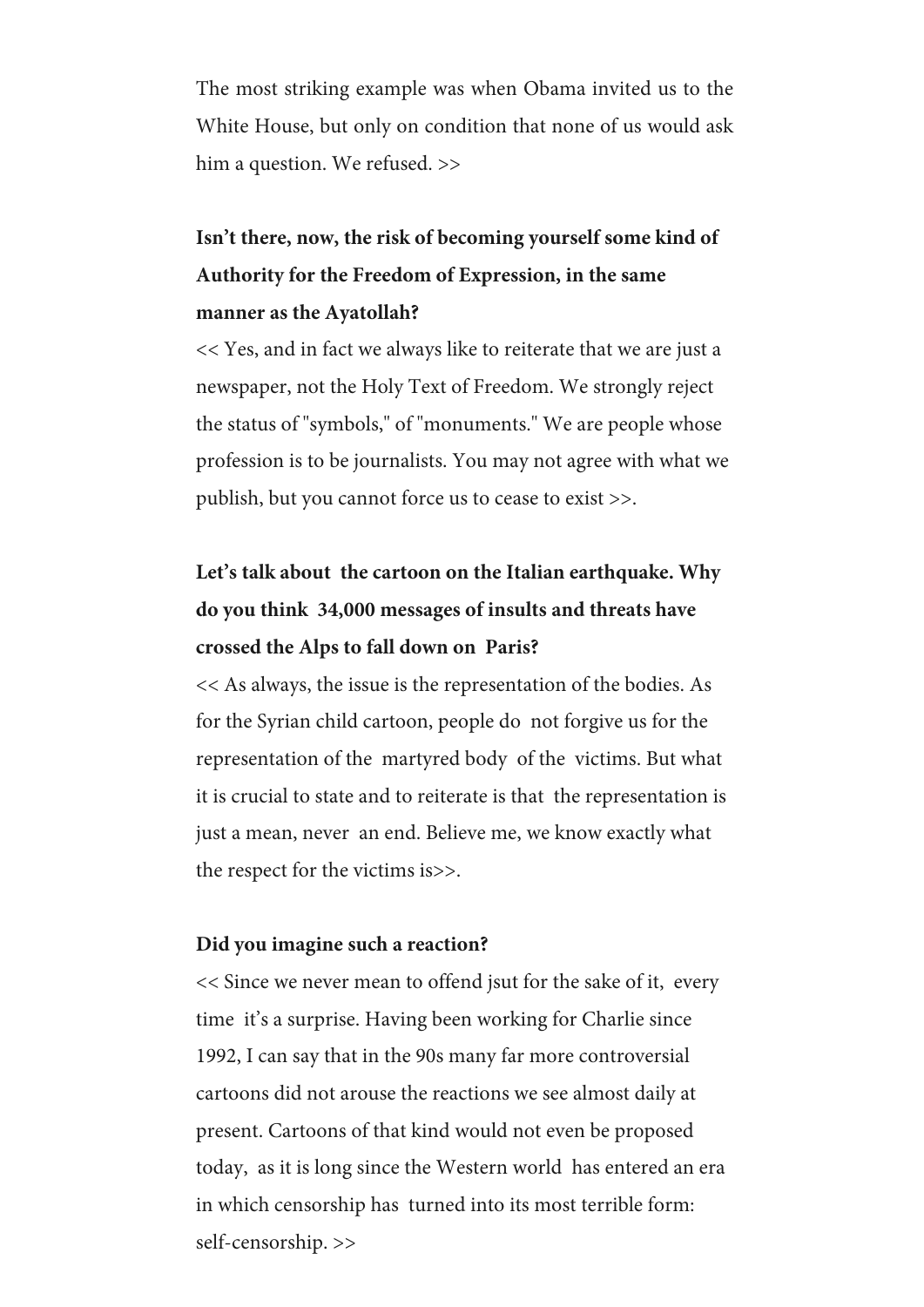We make a break and entere the coffe room. It looks like that of a normal office, there 's also a pinball and bulletproof windows.

Coco is there too. The life of Charlie's employees might have lost its spontaneity', but they have certainly not lost their vitality. Coco frantically asks questions, she's curious of everything, watches you from outside trying to guess your inner contradictions and then represent them on paper. The incredible part is that her guesses are always right.

#### **How does your creative process?**

<< In my opinion, satire has to do with research. Sometimes it takes 5 minutes, sometimes hours, but when you finally find the idea it is amazing because it always strikes you as a surprise. What I try to do is to create a counterpoint, in order to create a completely new shade on the specific piece of reality that I am observing. That nuance, that new way, this is satire >>.

#### **What is the main quality to be a cartoonist?**

<< To be a cartoonist you have to use not only your hands but also your eyes. You need to look a little further than others and draw what you see to show the world this new horizon. Sometimes, what I am seeing is very funny, sometimes it's very dark. Exactly like human thoughts. The quest of the famous "ha-ha-ha" is not what the satirical author seeks.  $\gg$ 

#### **Do you deliberately choose to provoke a strong reaction?**

<< It's inevitable. Drawing means to look further, to remove the mask of social superficiality and moral hypocrisy. Behind the mask, there is always something shocking, in a way or another; otherwise no mask would be needed. >>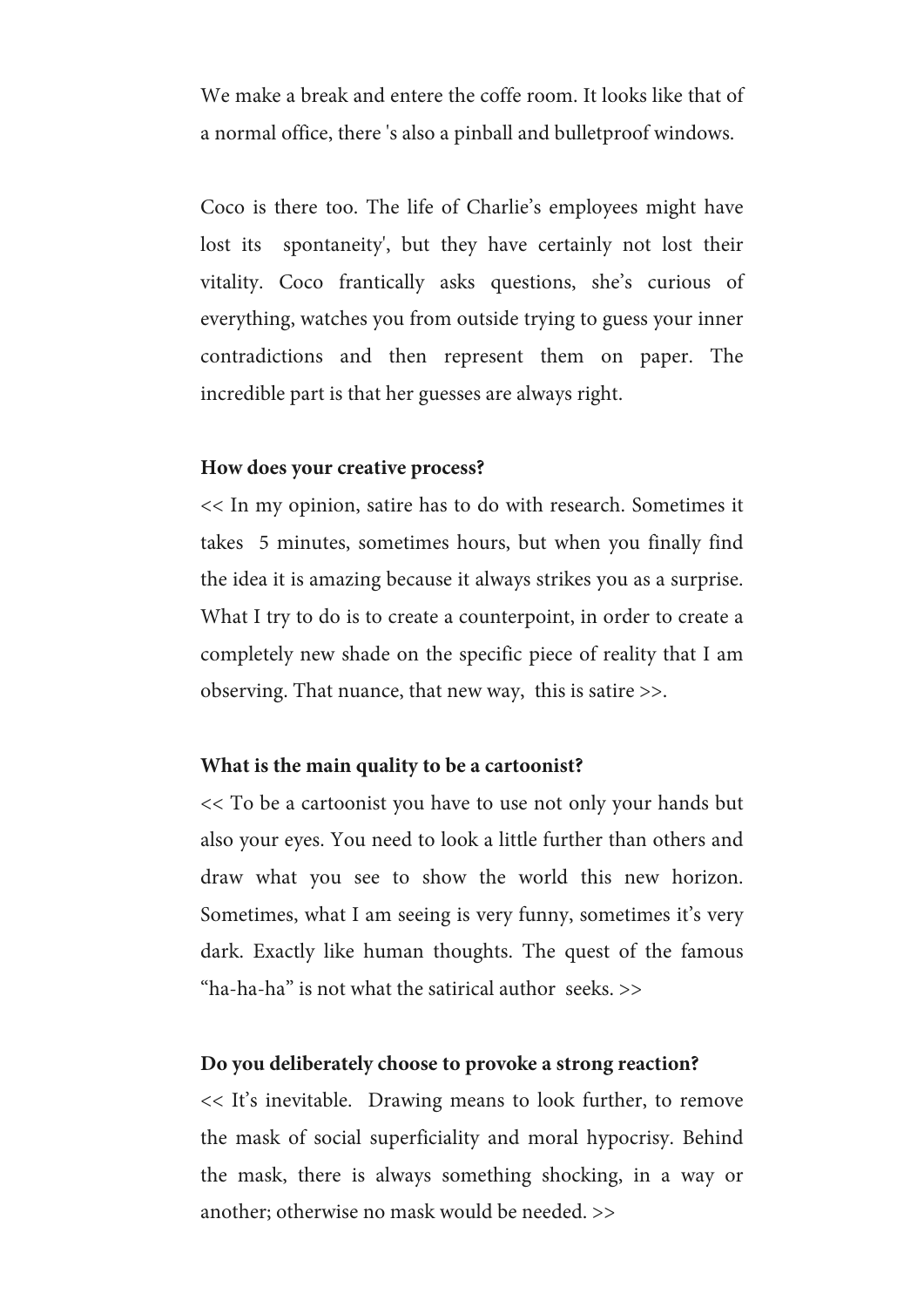#### **In your opinion, why this shock becomes blind rage so often?**

<< On social media, we are read with the same vocabulary used to understand traditional medias, but we talk a completely different language. In order to understand us, you need to study this language and even then some people would not understand, because sense of humor is like bravery, nobody can teach you how to have it.

So I understand people who just don't get us, who got angry or even those who insult us. What I don't understand are people who want our death. We've never hurt anybody.>>

#### **Marika nods, inhales some smoke from her cigarette.**

<< Many people are tolerant only when it's about somebody else's values. >>

#### **Your family, the people who love you, don't they ask you to stop?**

(*Marika answers)* << They are concerned, of course, but they've never asked me to stop because they know what this job means to me.

If I stop tomorrow, I would certainly regain some of my liberties but I would have to renounce to another kind of liberty that is, in my opinion, much more important. Paradoxically, it is with the loss of certain daily liberties that I contribute in the defense of a bigger liberty, which I think is essential for this world. That's why I resist, waiting for the day when all this will end. >>

#### **Do you really think it's going to end one day?**

<< Oh no! Of course not. (*she laughs*) >>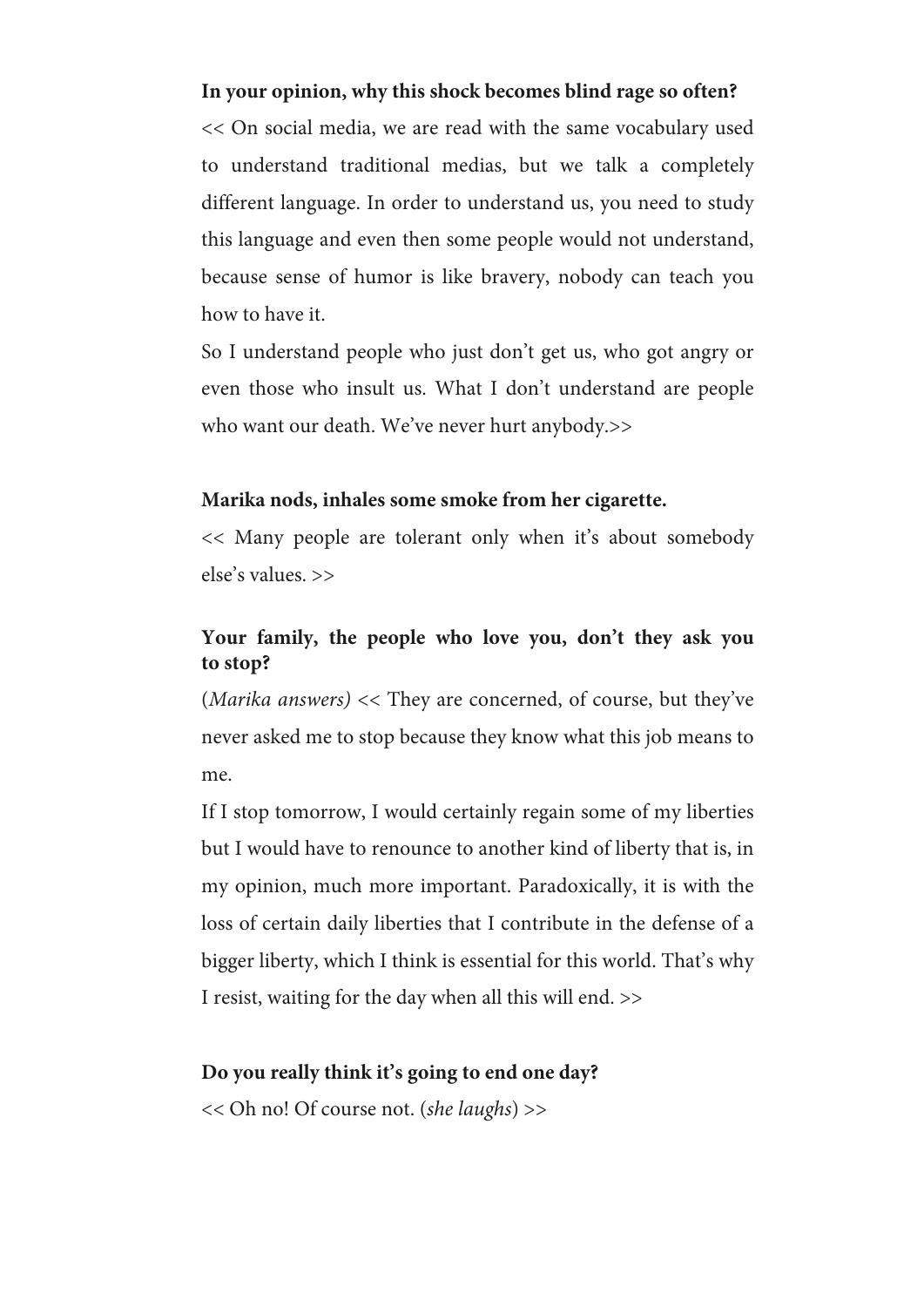**Every single media in the world told what happened to Coco on the 7th of January 2015, and I find useless to ask again for details, risking to fall in cheap sensationalism. I only ask her if having a very young daughter at the time helped her to overcome the tragedy.** 

<< In the days after the attack, I had two reasons to be worried: As a human being, obviously, and as a mother. I didn't want my daughter to see, not even a second, that I was afraid. Months after yes, it was also thank to her if I was able to go back to a normal life, with some limitations, as you can see (the agent of security constantly stays one step away from her). But it's not only about her, there are also all the people that I lost that day, they were among the most important people in my life. Keeping drawing is the only way to keep their spirits alive. And it's also the only way I found to live in peace with myself. >>

Coco goes back to her drawing, I go back with Marika to her desk. The image I have in front of me at this moment is pretty damn powerful: on the left, a bullet proof vest. On the right, on her desk, the threats of death received during the day. Behind her, a weak December sunlight pierces the window - impossible to break, impossible to open.

#### **I imagine that you don't receive many visitors in your office.**

<< Nobody knows our location, except for a handful of journalists, less than ten. We know that soon or later the secret will be revealed and we will have to move, like we did before.  $\gg$ 

#### **How can you be funny in such atmosphere?**

<< You have to force yourself to forget where you are and focus on your work.